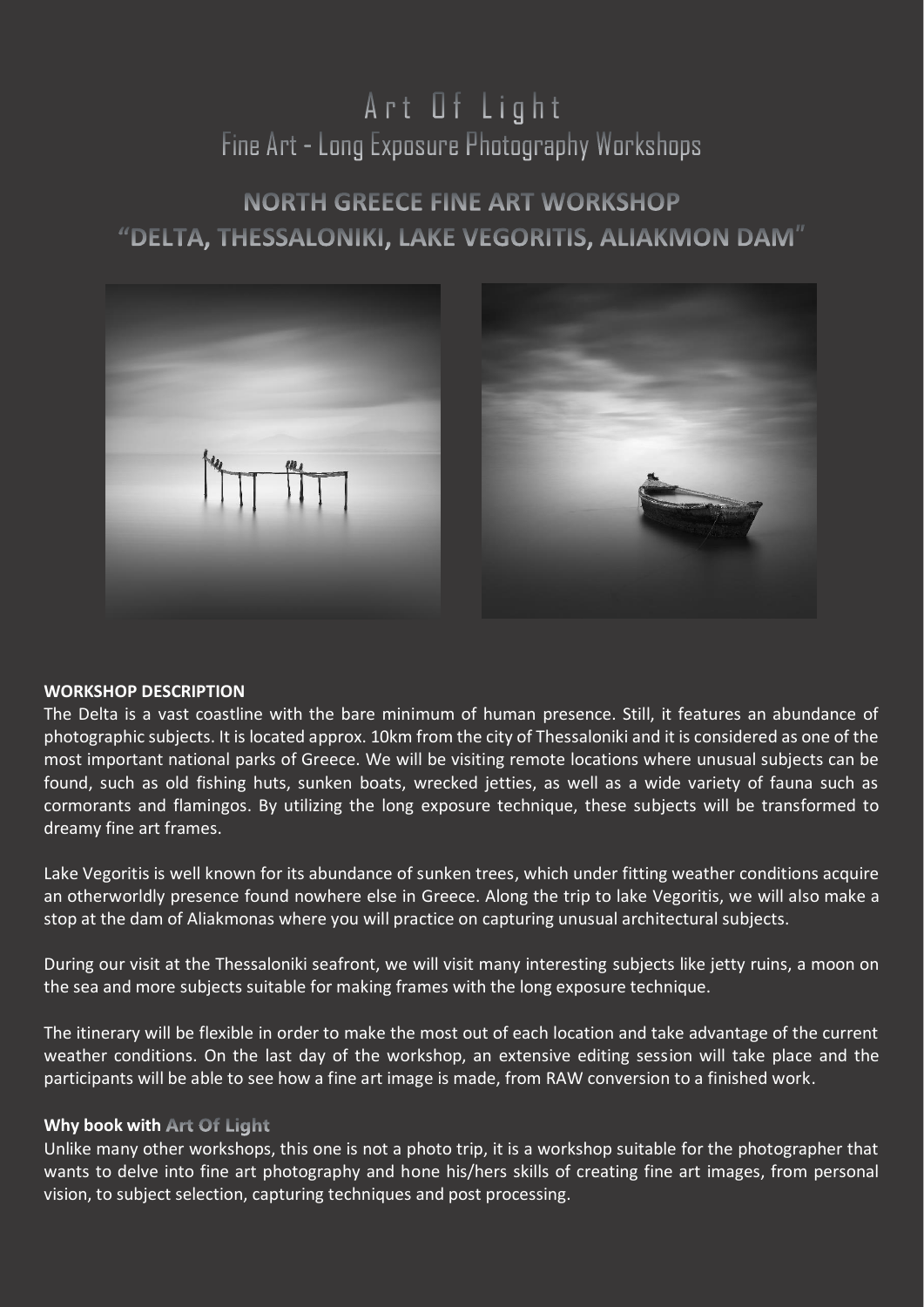

#### **The instructor:**

**Teo Kefalopoulos** is a fine art photographer based in Alexandria, Greece. For the past few years, he became strongly related to black and white fine art photography as he considers this art to be a creative process that leads to alternative views on ordinary scenes. By using the long exposure technique and introvert post processing, he applies a unique approach to scenes that few would otherwise notice and give value. While selectively attending various photo exhibitions in Greece and abroad, he mainly emphasizes on making photographic works and prints for decoration purposes and is also represented by fine art galleries in the US and Germany. He is a member of the Royal Photographic Society UK and holds the ARPS distinction. His works have been featured through



numerous interviews and he frequently runs webinarsin Greece and abroad. For more information, please visit: [www.teokefalopoulos.com](http://www.teokefalopoulos.com/)

#### **What you will learn:**

- $\checkmark$  Effectively use your camera & lens settings to achieve the correct exposure and depth of field.
- $\checkmark$  Calculate exposure times using ND filters and the high ISO rule.
- $\checkmark$  Personal vision, expression and composition in a frame.
- $\checkmark$  Subject selection by minimal and fine art standards.
- $\checkmark$  Evaluate the quality of cast light.
- $\checkmark$  Take advantage of the wind in a long exposure capture.
- $\checkmark$  Multiple captures and segmented frame capturing.
- $\checkmark$  Find solutions to exposure problems that might occur during a long exposure capture.
- $\checkmark$  Attend a fully featured fine art editing session.

#### **Essential equipment:**

- Any camera (DSLR/Mirrorless) that supports BULB mode and can record RAW files.
- Lenses: they should be able to handle wide-angle, middle and tele focal lengths.
- Neutral Density filters: preferably 10 stops or more.
- Remote shutter release unit (cable or wireless).
- Sturdy tripod, mounting head and plate.
- Spare batteries and memory cards.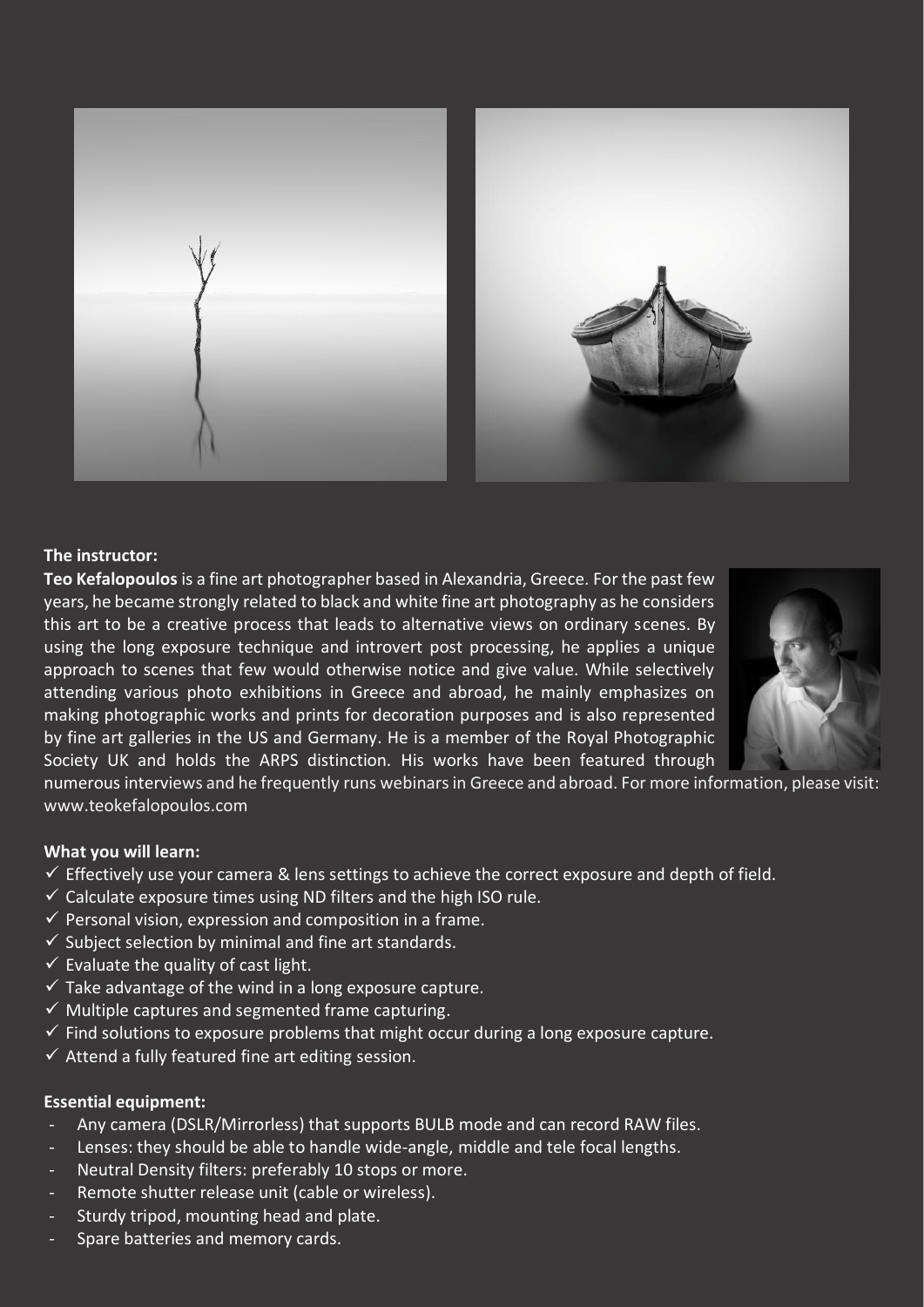**Optional equipment:** Rubber boots, raincoat, umbrella, lens cleaning kit, pen & notepad. You are also advised to bring your laptop during the post processing session (preferably with Photoshop installed).

**Experience level in photography:** beginner to advanced.

**Physical condition level:** Easy but personal safety always comes first.



#### **DETAILED ITINERARY**

**Day 1 (Delta):** We will meet in front of the hotel at 08:00, load the equipment to the SUV and start this day's session by heading to the Delta national park. During the half hour trip, we will have the chance to meet and discuss on the itinerary details of the workshop. We will spend 8 hours of shooting at various locations of the Delta with a brief stop for lunch and coffee. You are advised to bring some water and snacks with you. We will return to the hotel late in the afternoon to rest and prepare for the next day.

**Day 2 (lake Vegoritis – Aliakmon dam):** We will meet in front of the hotel at 08:00 and start today's session by heading to lake Vegoritis. After a 2-hours drive, we will reach the east side of the lake. We complete the first part of today's shooting session by midday and make a stop for lunch at a nearby restaurant. At early noon, we will continue our trip to the dam of Aliakmonas river. We will have the chance to make minimal architectural themes of impressive piers. After an hour's drive, we will return to the hotel to rest and get prepared for the next day's session.

**Day 3 (Thessaloniki seafront):** We will meet in front of the hotel at 08:00 and head to Thessaloniki's seafront. There are remote and crowded locations to visit and each one offers unique subjects, mostly suitable for minimal frames. During the day we will make stops for lunch and coffee breaks. We will return to the hotel late in the afternoon.

**Day 4 (Kalohori lagoon – Delta):** We will meet in front of the hotel at 08:00 and start today's session by heading to the Kalohori lagoon, a location that spans north of the Delta. After a stop for lunch and a coffee break, we will continue shooting at some new locations of the Delta or revisit some locations from Day 1. We will return to the hotel late in the afternoon to rest and prepare for the last day of the workshop. You are advised to make a first review of the photos taken during these days and select some of them to be edited on the next day.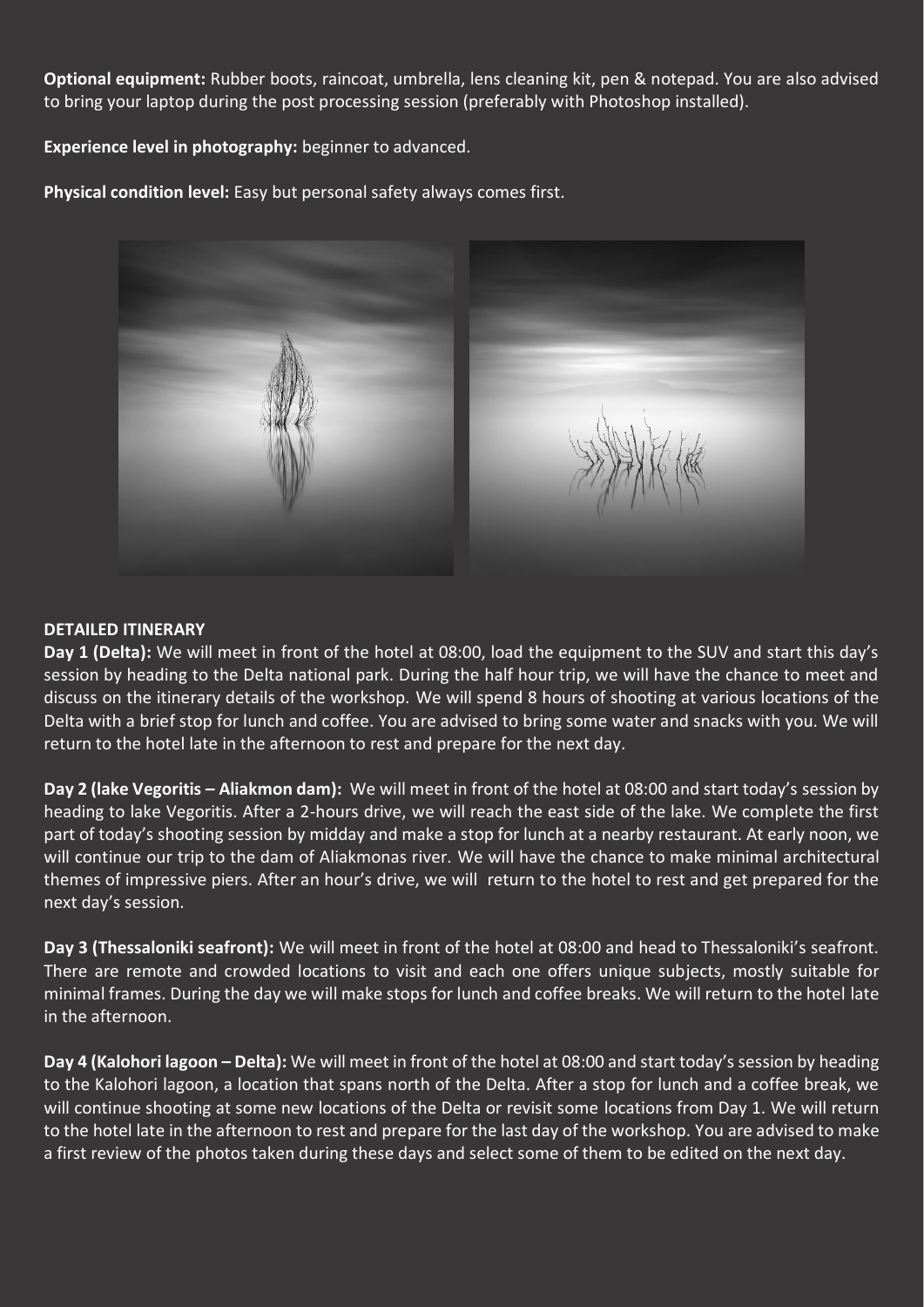**Day 5 (post processing):** We will meet at 09:00 at the hotel's cafeteria where the post processing session will take place. You are advised to bring your laptop, preferably with Photoshop installed. You will learn all parts of the editing process, from RAW conversion to preparing the image for printing. You are also advised to bring a notepad as you might need to keep notes of some parts of the editing process. End of the post processing session at 14:00. Please have in mind that you will have at you disposal a 1-hour online course at any time after the workshop for free.

\*During your return at the hotel at the end of each day, do remember to back up your memory card(s) to an external drive and charge your batteries. Since some locations are quite remote or some long trips will be required, you are advised to bring some water and snacks with you.



#### **WORKSHOP COST:**

**Private workshop: € 1150 Two participants: € 950€/participant Three participants: € 880/participant**

A 20% deposit is required for booking at least 2 months before the workshop starts. Full payment should be completed 1 week before the workshop starts. Payment may be completed via PayPal or bank wire transfer.

#### **Refund policy and disclaimer:**

Should you need to cancel your participation for any reason, it is mandatory to send a cancellation note via email. In such a case, please read the terms below:

- 80% of the paid amount will be refunded when cancelling up to 2 weeks before the workshop starts.
- Any related fees (booked accommodation, taxes, PayPal transactions, etc.), will be deducted from the refund.

The instructor is not responsible for cancelling parts of the workshop due to extreme weather conditions or for changing the itinerary due to unforeseen reasons.